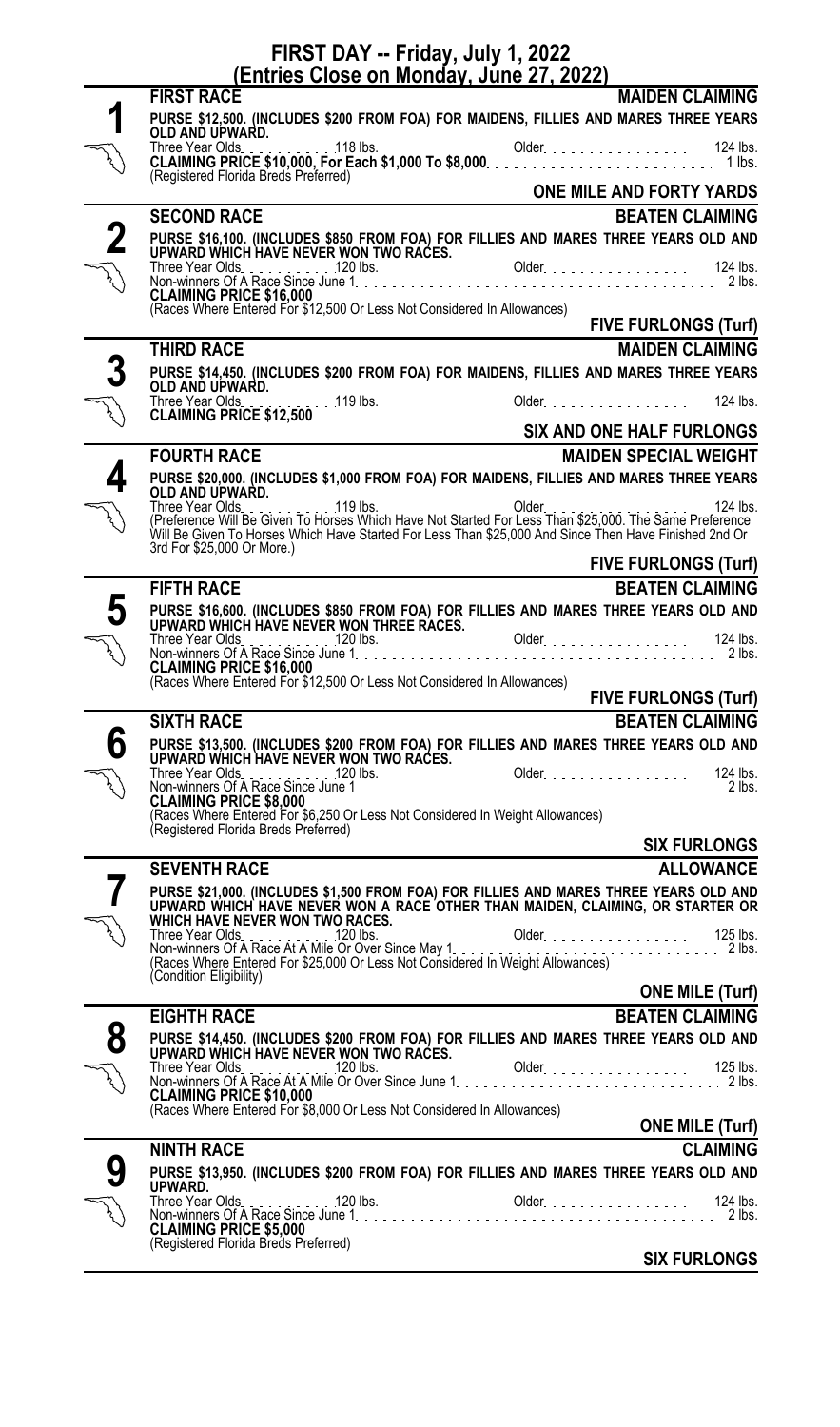|    | <b>TENTH RACE</b><br>PURSE \$20,000. (INCLUDES \$1,000 FROM FOA) FOR MAIDENS, FILLIES AND MARES THREE YEARS                                            | <b>MAIDEN SPECIAL WEIGHT</b> |
|----|--------------------------------------------------------------------------------------------------------------------------------------------------------|------------------------------|
|    | OLD AND UPWARD.<br>Will Be Given To Horses Which Have Started For Less Than \$25,000 And Since Then Have Finished 2nd Or<br>3rd For \$25,000 Or More.) | 124 $\mathsf{ls}$ .          |
|    |                                                                                                                                                        | <b>ONE MILE (Turf)</b>       |
|    | <b>ELEVENTH RACE</b>                                                                                                                                   | <b>MAIDEN CLAIMING</b>       |
| 11 | PURSE \$14,000. (INCLUDES \$500 FROM FOA) FOR MAIDENS, FILLIES AND MARES THREE YEARS<br>OLD AND UPWARD.                                                |                              |
|    | Three Year Olds. 118 lbs. CLAIMING PRICE \$16,000                                                                                                      | Older. 124 lbs.              |
|    |                                                                                                                                                        | <b>ONE MILE (Turf)</b>       |
|    | <b>TWELFTH RACE</b>                                                                                                                                    | <b>MAIDEN CLAIMING</b>       |
| 12 | PURSE \$14,000. (INCLUDES \$500 FROM FOA) FOR MAIDENS, FILLIES AND MARES THREE YEARS<br>OLD AND UPWARD.                                                |                              |
|    | Three Year Olds. 119 lbs. CLAIMING PRICE \$16,000                                                                                                      | Older 124 lbs.               |
|    |                                                                                                                                                        | <b>FIVE FURLONGS (Turf)</b>  |
|    | <b>THIRTEENTH RACE</b>                                                                                                                                 | <b>MAIDEN CLAIMING</b>       |
| 13 | PURSE \$12,500. (INCLUDES \$200 FROM FOA) FOR MAIDENS, THREE YEARS OLD AND UPWARD.                                                                     |                              |
|    |                                                                                                                                                        |                              |

**2**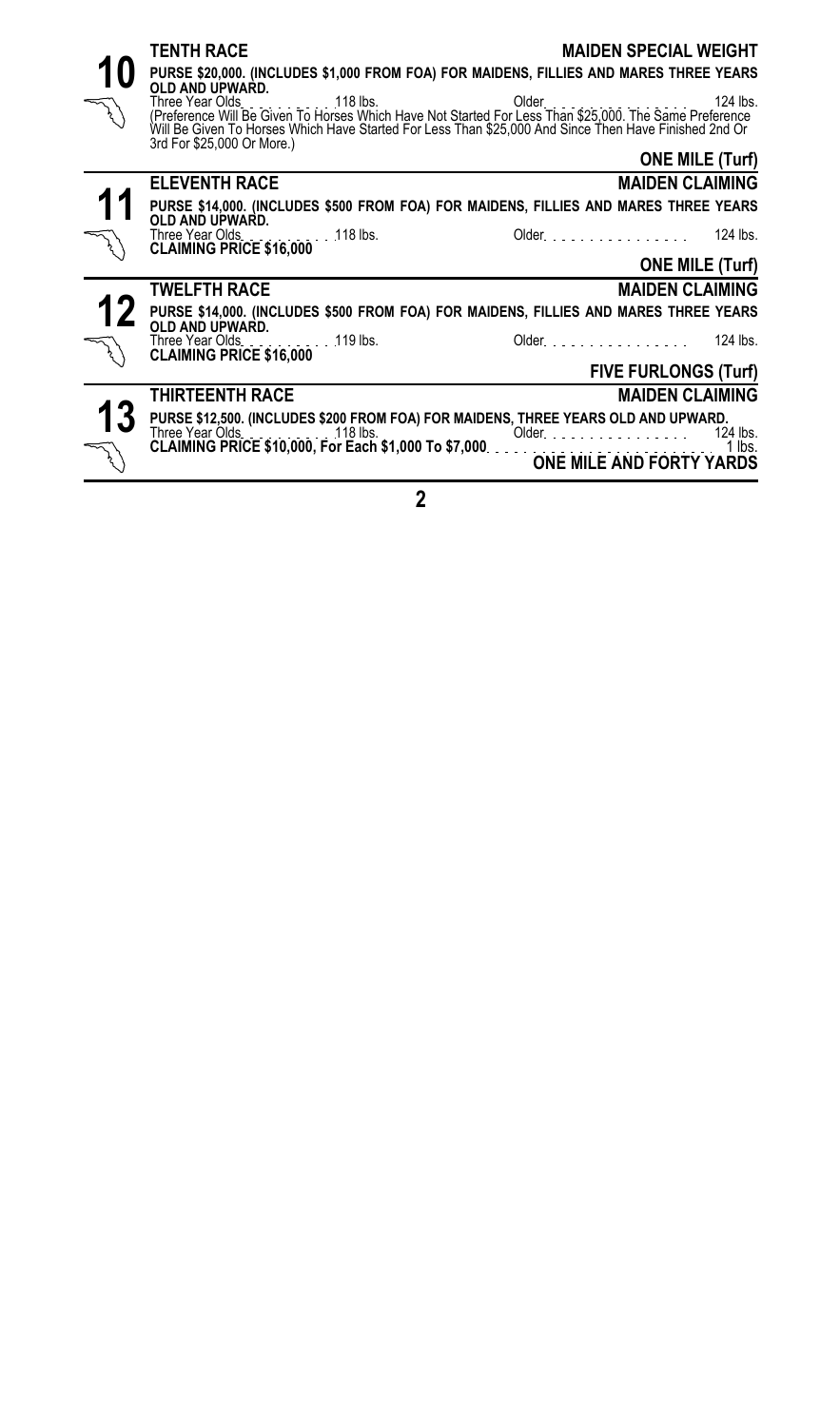| FIRST DAY -- Friday, July 1, 2022<br><u>(Entries Close on Monday, June 27, 2022)</u> |                                                                                                                                                                                                                                                                      |  |  |  |
|--------------------------------------------------------------------------------------|----------------------------------------------------------------------------------------------------------------------------------------------------------------------------------------------------------------------------------------------------------------------|--|--|--|
|                                                                                      | <b>BEATEN CLAIMING</b><br><b>FOURTEENTH RACE</b>                                                                                                                                                                                                                     |  |  |  |
|                                                                                      | PURSE \$16,100. (INCLUDES \$850 FROM FOA) FOR THREE YEAR OLDS AND UPWARD WHICH HAVE<br>NEVER WON TWO RACES.                                                                                                                                                          |  |  |  |
|                                                                                      |                                                                                                                                                                                                                                                                      |  |  |  |
|                                                                                      | <b>CLAIMING PRICE \$16,000</b><br>(Races Where Entered For \$12,500 Or Less Not Considered In Allowances)                                                                                                                                                            |  |  |  |
|                                                                                      | <b>FIVE FURLONGS (Turf)</b>                                                                                                                                                                                                                                          |  |  |  |
|                                                                                      | <b>FIFTEENTH RACE</b><br><b>MAIDEN CLAIMING</b>                                                                                                                                                                                                                      |  |  |  |
|                                                                                      | Three Year Olds<br>CLAIMING PRICE \$12,500<br>124 lbs.                                                                                                                                                                                                               |  |  |  |
|                                                                                      | <b>SIX FURLONGS</b>                                                                                                                                                                                                                                                  |  |  |  |
|                                                                                      | <b>SIXTEENTH RACE</b><br><b>BEATEN CLAIMING</b>                                                                                                                                                                                                                      |  |  |  |
|                                                                                      | PURSE \$16,600. (INCLUDES \$850 FROM FOA) FOR THREE YEAR OLDS AND UPWARD WHICH HAVE<br>NEVER WON THREE RACES. 120 lbs. (2014) Chlor Cluber Chang Year 124 lbs.                                                                                                       |  |  |  |
|                                                                                      | 120 lbs.<br>Older. 124 lbs.<br>Three Year Olds.                                                                                                                                                                                                                      |  |  |  |
|                                                                                      | (Races Where Entered For \$12,500 Or Less Not Considered In Allowances)<br><b>FIVE FURLONGS (Turf)</b>                                                                                                                                                               |  |  |  |
|                                                                                      | <b>SEVENTEENTH RACE</b><br><b>BEATEN CLAIMING</b>                                                                                                                                                                                                                    |  |  |  |
|                                                                                      | PURSE \$14,450. (INCLUDES \$200 FROM FOA) FOR THREE YEAR OLDS AND UPWARD WHICH HAVE<br>NEVER WON TWO RACES.                                                                                                                                                          |  |  |  |
|                                                                                      | Three Year Olds.<br>.120 lbs.<br>Older.<br>125 lbs.<br>$. 2$ lbs.                                                                                                                                                                                                    |  |  |  |
|                                                                                      | <b>CLAIMING PRICE \$10,000</b><br>CLAIMING PRI∪∟ จาบ,บบบ<br>(Races Where Entered For \$8,000 Or Less Not Considered In Allowances)                                                                                                                                   |  |  |  |
|                                                                                      | <b>ONE MILE (Turf)</b>                                                                                                                                                                                                                                               |  |  |  |
|                                                                                      | <b>MAIDEN SPECIAL WEIGHT</b><br><b>EIGHTEENTH RACE</b>                                                                                                                                                                                                               |  |  |  |
|                                                                                      | PURSE \$20,000. (INCLUDES \$1,000 FROM FOA) FOR MAIDENS, THREE YEARS OLD AND UPWARD.<br>124 lbs.                                                                                                                                                                     |  |  |  |
|                                                                                      |                                                                                                                                                                                                                                                                      |  |  |  |
|                                                                                      | 3rd For \$25,000 Or More.)<br><b>FIVE FURLONGS (Turf)</b>                                                                                                                                                                                                            |  |  |  |
|                                                                                      | <b>NINETEENTH RACE</b><br><b>MAIDEN SPECIAL WEIGHT</b>                                                                                                                                                                                                               |  |  |  |
|                                                                                      |                                                                                                                                                                                                                                                                      |  |  |  |
|                                                                                      | 124 lbs.                                                                                                                                                                                                                                                             |  |  |  |
|                                                                                      | PURSE \$20,000. (INCLUDES \$1,000 FROM FOA) FOR MAIDENS, THREE YEARS OLD AND UPWARD.<br>Three Year Olds. (Preference Will Be Given To Horses Which Have Not Started For Less Than \$25,000. The Same Preference<br>(Preference Will Be<br>3rd For \$25,000 Or More.) |  |  |  |
|                                                                                      | <b>ONE MILE (Turf)</b>                                                                                                                                                                                                                                               |  |  |  |
|                                                                                      | <b>BEATEN CLAIMING</b><br><b>TWENTIETH RACE</b>                                                                                                                                                                                                                      |  |  |  |
|                                                                                      | PURSE \$13,500. (INCLUDES \$200 FROM FOA) FOR THREE YEAR OLDS AND UPWARD WHICH HAVE<br>NEVER WON TWO RACES.                                                                                                                                                          |  |  |  |
|                                                                                      | Older.<br>Three Year Olds.<br>120 lbs.<br>124 lbs.<br>. 2 lbs.                                                                                                                                                                                                       |  |  |  |
|                                                                                      | <b>CLAIMING PRICE \$8,000</b><br>(Races Where Entered For \$6,250 Or Less Not Considered In Weight Allowances)                                                                                                                                                       |  |  |  |
|                                                                                      | <b>SIX FURLONGS</b>                                                                                                                                                                                                                                                  |  |  |  |
|                                                                                      | <b>CLAIMING</b><br><b>TWENTY FIRST RACE</b>                                                                                                                                                                                                                          |  |  |  |
|                                                                                      | PURSE \$13,950. (INCLUDES \$200 FROM FOA) FOR THREE YEAR OLDS AND UPWARD.<br>124 lbs.                                                                                                                                                                                |  |  |  |
|                                                                                      | 2lbs.<br><b>CLAIMING PRICE \$5,000</b><br><b>SIX FURLONGS</b>                                                                                                                                                                                                        |  |  |  |
|                                                                                      | <b>TWENTY SECOND RACE</b><br><b>MAIDEN CLAIMING</b>                                                                                                                                                                                                                  |  |  |  |
|                                                                                      |                                                                                                                                                                                                                                                                      |  |  |  |
|                                                                                      | 124 lbs.<br>CLAIMING PRICE \$16,000                                                                                                                                                                                                                                  |  |  |  |
|                                                                                      | <b>ONE MILE (Turf)</b>                                                                                                                                                                                                                                               |  |  |  |
|                                                                                      | <b>TWENTY THIRD RACE</b><br><b>MAIDEN CLAIMING</b>                                                                                                                                                                                                                   |  |  |  |
|                                                                                      | PURSE \$14,000. (INCLUDES \$500 FROM FOA) FOR MAIDENS, THREE YEARS OLD AND UPWARD.<br>Three Year Olds.<br>CLAIMING PRICE \$16,000<br>124 lbs.<br>$.119$ lbs.<br>Older.                                                                                               |  |  |  |
| }`<br>}                                                                              | <b>FIVE FURLONGS (Turf)</b>                                                                                                                                                                                                                                          |  |  |  |